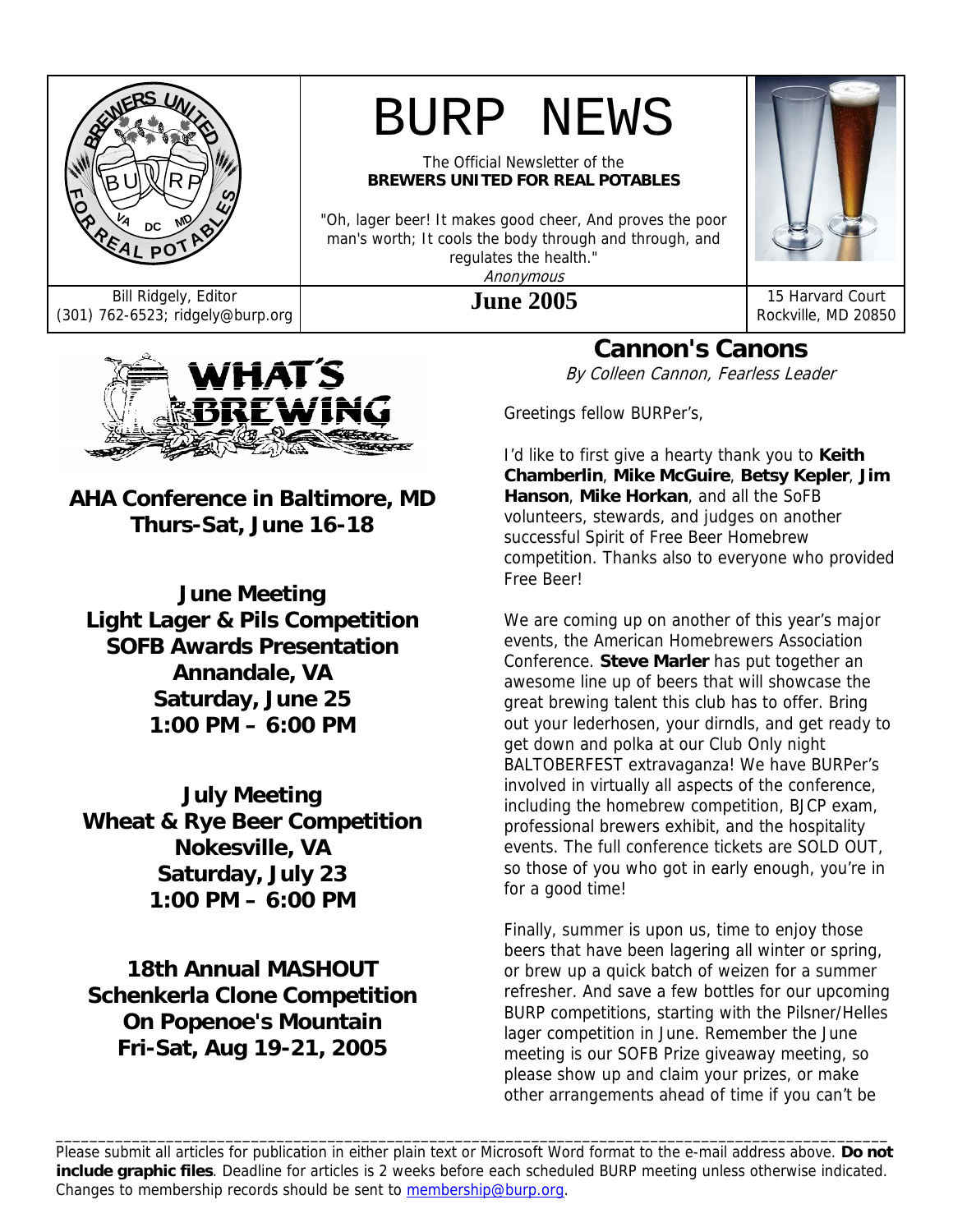there. Also remember it is a FREE BEER meeting, do not bring any beer other than your Pilsner competition entries and SOFB leftovers to drink up!

With that, relax, don't worry, have a homebrew, and a safe summer! Enjoy your summer beers responsibly and have fun,

Colleen



# **Cellar Notes From The Two Drunk Monks**

By Bud Hensgen & Mark Hogenmiller, Co-Ministers of Culture

So much has happened since the last newsletter. The spring has brought us some excellent hosts, weather, and venues with some interesting beers to be sampled and judged. We also have some accolades to report on for the recent AHA Club Only and Regional Contests. This is a good omen leading up to the AHA Nationals and Convention to be held in our backyard in Baltimore next week.

### **Iron Brewer BURP Results**

Congratulations go out to all the brewers and judges who participated in the "Iron Brewer BURP – Honey" Contest held in April. The creativity shown by the 6 entries was unique, but only One Team could be crowned the Iron Brewers. The winners were:

1st Place - **Dickheads** - **Dan Fapp**, **Janet & Pat Crowe**, **Colleen & Tom Cannon** - Honey Maibock

2nd Place - **Bud Hensgen** - Oakey Doakey Pale Ale

 $3<sup>rd</sup>$  Place - Steve Marler - Flanders Honey Red

### **"Best Beer With Chili" Competition Results**

The May 2005 meeting was the "Best Beer with Chili" contest. Here are the Beer Winners:

1st Place - **Christine Lewis**, **Rick Garvin** and **Tim Artz** - Kellerbier

2nd Place - **Dickheads** - **Janet & Pat Crowe**, **Colleen & Tom Cannon**, **Steve Marler** - Dusseldorf Alt

3rd Place - **Andy Anderson** - Saison

### **AHA Club Only and Regional Contests**

Congratulations to **Jay Adams** for his Third Place Finish with his Flanders Red Ale in the AHA "In Like A Lion, Out Like A Lambic" Club-Only Competition held April 17, 2005. This competition covered Category 17, Sour Ale, of the 2004 BJCP style guidelines. Jay was chosen to represent BURP based on his first place finish at the Spirit of Belgium.

Congratulations to the following BURPers for placing at the **AHA National East Regional:** 

Category 2 Pilsner: 3rd Place - 2b **Lou King**

Category 5 Bock – 3rd Place - 5a **Mark Hogenmiller**

Category 6 Light Hybrid Beer - 1<sup>st</sup> Place - 6c Mark **Hogenmiller**

Category 11 English Brown Ale - 2<sup>nd</sup> Place - 11a **Mel Thompson**

Category 12 Porter - 2nd Place - 12a **Mel Thompson**

Category 15 German Wheat and Rye Beer - 2<sup>nd</sup> Place - 15b **Calvin Perilloux**

Category 16 Belgian and French Ale - 2<sup>nd</sup> Place -16e **Steve Marler**

Category 17 Sour Ale – 1st Place- 17d **Dave & Becky Pyle**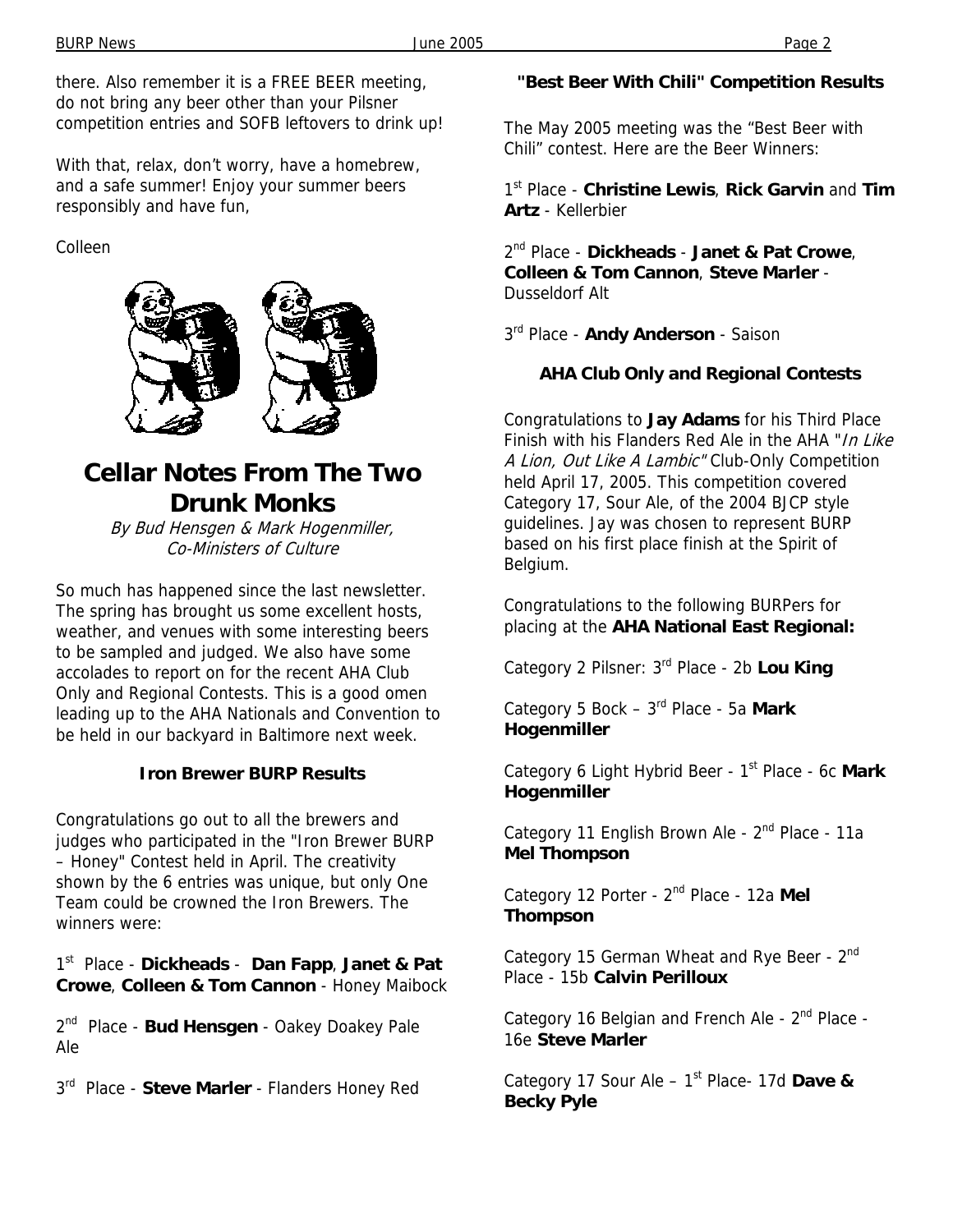Category 23 Specialty Beer: 1st Place - 23- **Rick Garvin**, **Christine Johnbrier**, **Tim Artz**

Congratulations to the following BURPer for placing at the **AHA Southern Regional**.

Category 17 Sour Ale - 2nd Place - 17b **Jay Adams**

#### **Club Competition Schedule Update**

**June -** Light Lager and Pilsner Competition - BJCP Cat 1 & 2 – Brewer of Year – 2 bottles

**July -** Wheat Competition – BJCP Cat 15– Brewer of Year – 2 bottles

#### **August - Clone Beer Competition at Mashout**

**-** Schenkerla Clone Competition (not for Brewer of the Year). Entries must be entered by 10 AM on Saturday of Mashout. Judging will begin at 10:30 AM. Bottle only - 2 bottles required.

#### **Septembeer – ALTercation Civil War** (Alts and Kolsch)

Team brew Maryland/DC versus Virginia. BJCP category 7A Northern German Altbier,

7C Dusseldorf Altbier, and 6C Kolsch. We have a perpetual trophy that is passed annually to the winning team of the winning state.

• Kegs only.

• Teams: min 2 brewers, max 4 brewers. Each individual brewer may be on one team only.

• Each team may have one entry.

**Octobeer** – Baltic Porter - BJCP Cat 12C - Brewer of Year – 2 bottles

**Novembeer** – Real Ale Fest – November 11<sup>th</sup> and  $12^{th}$ 

**Decembeer** – Holidays Beers (not for Brewer of the Year)– Spiced Holiday Beers, British Christmas ales, German weihnachtsbier, French biére de Noel, etc.... This will be a keg preferred, with winners selected by popular choice. Next month will feature an article on Holiday Beers from around the world, for those that can't wait drop me a line at mehogenmiller@cox.net and I can send you the Draft article.

**January 2006**- American Ale and India Pale Ale - Cat 10 and 14 - Brewer of Year – 2 bottles

**February 2006** - Barley wines - Brewer of Year – 2 bottles

## *? ? ? ? ? ? ? ?*  **RYDler**

Q. Who holds the all-time record for beer consumption over a 24-hour period? Remember?

#### **? ? ? ? ? ? ? ?**



# **April Meeting Report – Iron Brewer BURP 2005**

By Joseph Gherlone

The April meeting was held on the  $16<sup>th</sup> - a$ spectacular spring day. Thanks so much to **Bud & Helen Hensgen** – our dedicated host and hostess. Their yard was a beautiful setting to be paired with a beautiful day. Should'a worn a hat, though – short hair has its disadvantages!

Early on, **Mark Hogenmiller** busied himself with setting up the kegs for sampling. He cut a fine figure in his own version of what could only be called "Beer Bling" – multiple neck straps holding a glass, a couple of nametags, and bottle openers and other implements.

The table was well laden with everything from homemade kimchee to fresh-caught and cooked rockfish to cookies and everything in between. The 30-40 attendees roamed freely, exchanging beer and other comestibles – some great stuff was shared, though only six were dedicated to the Iron Brewer competition. The competitors were (in arbitrarily assigned numerical order):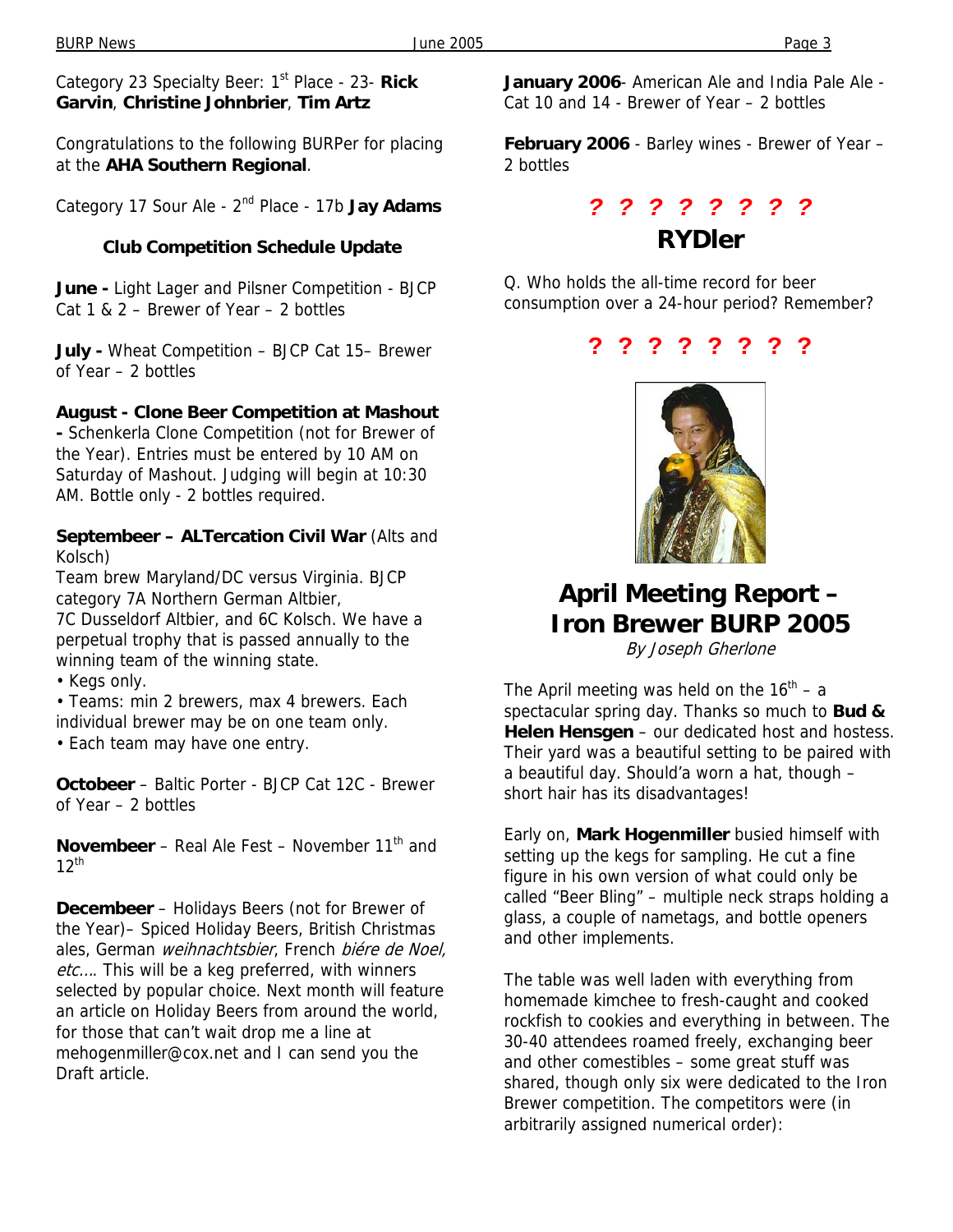#### Oakey Dokey Ale – **Bud Hensgen's** raspberry honey ale finished with oak chips Honey Bear Honey Beer – **Mark Hogenmiller** KatieDee Bumblebee Honey Maibock – **The Dickheads - Tom & Colleen Cannon and Pat & Janet Crowe**

Flanders Honey Red – **Steve Marler** Belgian Honey Brown – **Steve Marler** Horney Heather Scottish Ale – **Alan Hew**

As the beer arrived, Bud was kept jumping setting up stands for the multiple beer engines – by the time all was in place, it looked like a rather strange yard sale.

The style tasting of the day was Baltic Porter, loudly and enthusiastically led by **Bill Newman** and **Mark Hogenmiller**. The style was an unfamiliar one for more than a few, and there was significant discussion of the properties perceived as the offerings were sampled. "Baltika" was first, which reminded many of a strong dunkel or schwarzbier, followed by "Sinebrychoff Finnish Porter", evincing coffee notes and full malt character. "Perkunos Hammer" was felt to remind many of beans, especially after it was noted that the label claimed beans as one of the ingredients. Wrapping up were "Utenos Porteris", and "Aldaris Porter" – at this point the discussion had broken into so many separate conversations that there did not seem to be a consensus.

Finally, the moment arrived for the voting for Iron Brewer BURP 2005. There was much discussion over the voting, but when all was said and done, the results were tallied and the results were:

In 3rd place: **Steve Marler** for his Flanders Honey Red

In 2nd place: **Bud Hensgen** for his Oakey Dokey Ale

And topping the list, the Iron Brewer(s) BURP for 2005 were:

**The Dickheads**, with their KatieDee Bumblebee Honey Maibock!!

Congratulations to the Iron Brewers and see you next time!



# **No Cherry Blossoms, but Enthusiastic Homebrewers!**

By Pat Crowe, Co-Li-Beerian

Undoubtedly, many of you read Johnny Inkslinger's piece in the Editor's Corner of the last BURP newsletter about the "Team BURP" Cherry Blossom 10 Mile Run in April. Well, here's a photo of some of the Happy Cherry Blossom runners in their stylish BURP signs. We were peppered with the question "What is BURP?" throughout the race. We took the opportunity to explain that we are the best homebrew club in the country, great publicity for BURP. In addition to the BURPers Johnny Inkslinger mentioned, there were many friends of BURP. Pictured left to right are **Ann Maresh**, Friend of BURP (FOB), **Carol Brown**, FOB, BURP Fearless Leader **Colleen Cannon**, who ran a personal best in the Cherry Blossom 10 Miler, **Cathy Maresh**, FOB, BURP Li-beerian **Janet Crowe**, and our illustrious artisan **Trish Koch**. We all need to thank Trish for the awesome signs she made. Three BURP guys would not pose but also sported signs, BURP Libeerian **Pat Crowe**, **Scott Bickham** and **Woody Lee**. In addition, we had several other FOBs that participated in the run.

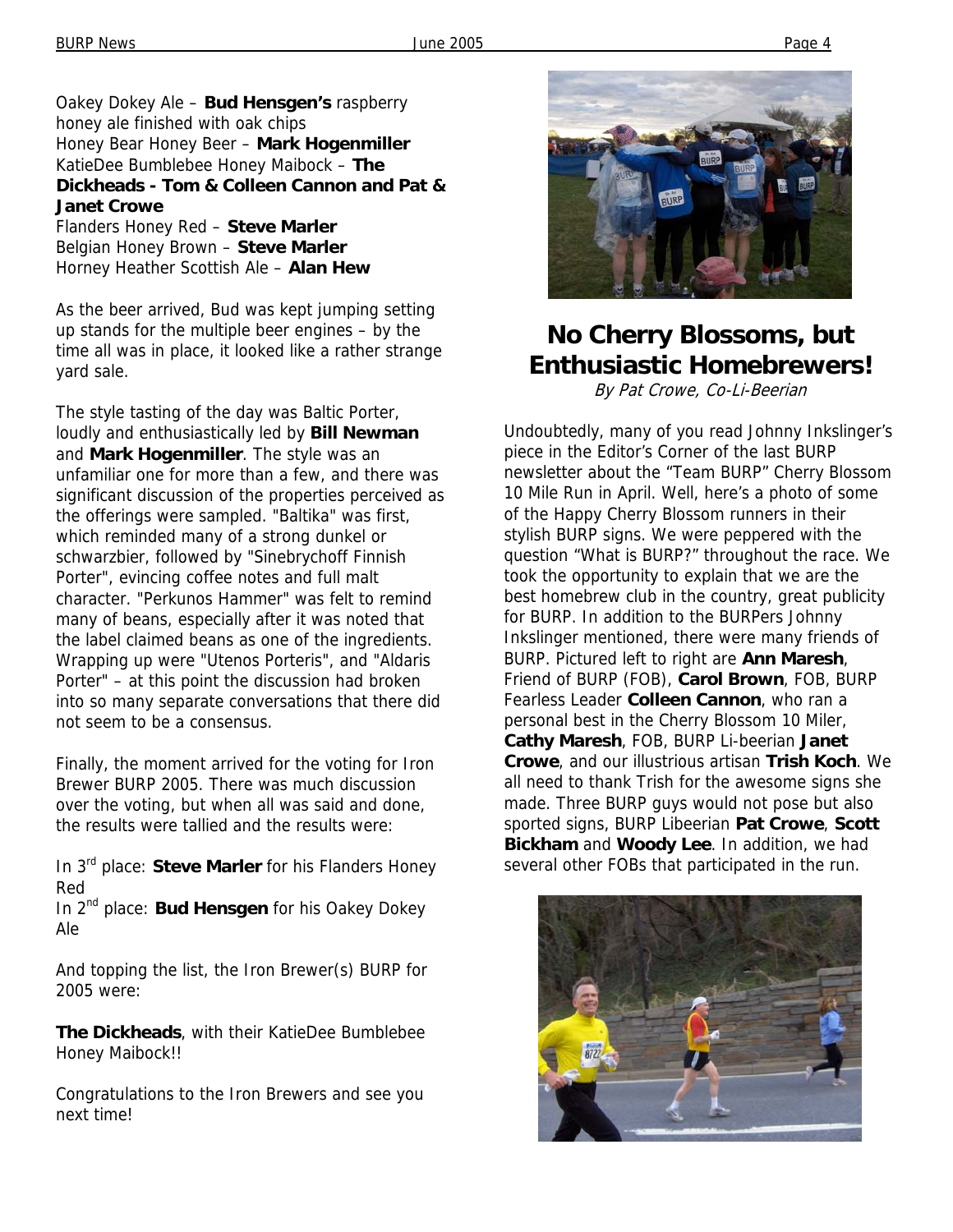Although the guys wouldn't pose, we did catch **Woody Lee** (in yellow shirt) as he raced thru Rock Creek Park where **Betsy & Bob Kepler** and Bob's brother, **Mike** were cheering us on.

## **Beer and Volunteers Needed for AHA Conference**

By Steve Marler

BURP is supporting the AHA Conference in Baltimore by hosting the hospitality room and participating in Club Night. We need donations of 5-gallon kegs, especially for the hospitality room. Even if you are not going to the conference, you can help the club by donating 5 gallons of beer. Arrangement can be made to take your beer up to the conference.

For those of you attending the conference, BURP has the Thursday, June 16 3:30 to 6:00 PM time slot for the hospitality booth. We may also have the 2:00 to 3:30 slot that same day. Volunteers are needed to pour beer.

Club night is Friday, June 17 from 7:00 to 10:00 PM. Our theme will be Baltoberfest, and we need volunteers to look German, and to serve food and beer, and to sell BURP bottle openers.

Please let me know if you can help out by sending me an email at marler.stephen@dol.gov, or give me a call at 202-693-4804 during the day.



# **Spirit of Free Beer XIII Wrap-Up**

By Keith Chamberlin, SOFB XIII Organizer

Thanks to all the judges, stewards and SoFB team for making the 13<sup>th</sup> Annual Spirit of Free Beer a wonderful success. There were 222 entries, which is a little lower than usual, but from what I hear, a lot of homebrew competitions are having a lower

turnout this year. The entries were collapsed into 18 categories, with the largest being category 18, Strong Belgian Ales with 28 entries. I think the Spirit of Belgium might have had something to do with that! A special thanks goes out to **Betsy & Bob Kepler** for hosting the Friday night judging at their home.

The competition went about as smoothly as I've seen it run, thanks to the great effort by the Registrar **Mike McGuire**, Assistant Registrar **Pat Crowe**, Judge Coordinator **Betsy Kepler**, and Steward Coordinator **Jim Hanson**. Also**, Mike Horkan** did an excellent job getting prizes for the competition. And of course, don't forget our sponsors and especially Old Dominion Brewing for hosting our event once again.

The prizes and awards will be given out at the next monthly meeting on June 25, 2005. This is a 'no beer' meeting, meaning don't bring your own beer. All those that took home beer from the competition should bring the SoFB left-over beers. And bring them cold.

Again, a big thanks to all the judges and stewards listed below! FREE BEER!!

Full competition results are posted on the BURP website at http://burp.org/events/sofb/.

#### **Stewards**:

Kai Langlie, Don Kaliher, Joseph Gherlone, Sharon O'Rourke, John Gardiner, Andrew Humenay, Craig Somers, Christine Johnbrier, Debbie Parshall, Ed Dyer, Melanie Wilson, Beth Fox, and Alison Skeel.

#### **Judges**:

Tom Cannon, Colleen Cannon, Charlie Gow, Lyle Brown, Lynne Ragazzini, Bud Hensgen, Herb Rose, Jamie Langlie, Paul Langlie, Mark Hogenmiller, Mike Buddle, Bill Ridgely, Wendy Aaronson, Kathy Koch, Janet Crowe, Randy Paul, Betsy Kepler, Bob Kepler, Christie Newman, Calvin Perilloux, Rick Garvin, Mike Graham, Bill Madden, Phil Sides, John Dittmann, Andy Anderson, Steve Marler, Mel Thompson, Wendell Ose, Pat Crowe, Bruce Bennett, Robert Stevens, AJ Delange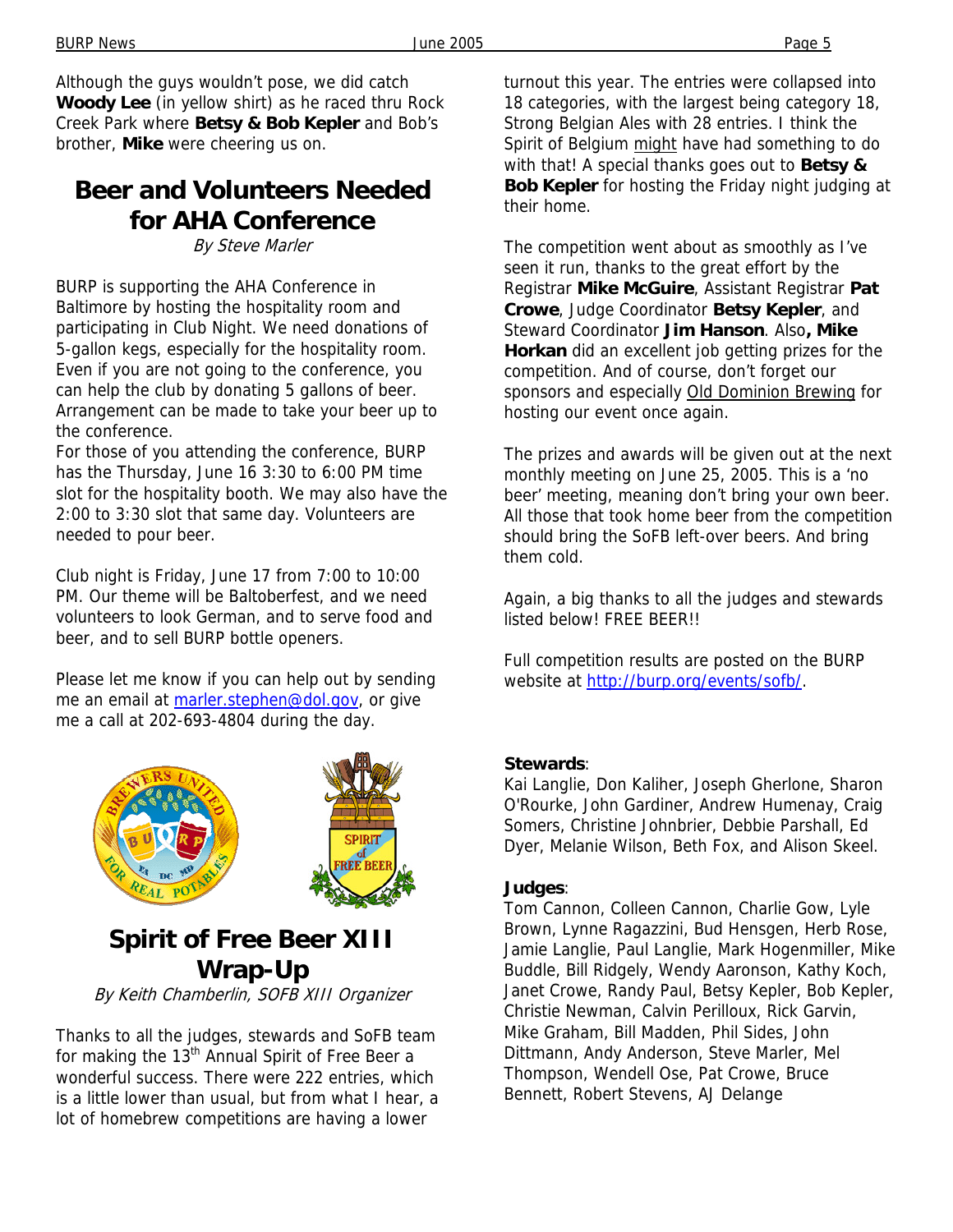



### **20th Annual BURP "Red Hot Tournament" Meeting Report**  By Rod Rydlun

Saturday, 7 May, was not a chilly day. But, it was a Chili Day to remember - 17 strong with 9 chilimatching contest beers serving perhaps 100 BURPers. Lots of little BURPers in wagons circled the field. Guests and neighbors even supplied a few new members! In fact, a distant Allers, from Florida, threatened to challenge the field next year with a "Gatortail" entree. Hats off to **Dan & Christina Allers** for a swell, down right perfect venue!

Here is a brief rundown on the competition chilis:

#1) No Beans "Vintage Viking Veggie" chili swam in a Belgian style triple homebrew with a side of Mexican cornbread concocted by **Jamie, Paul, & Nina Langlie**.

#2) No Beans "Jumpin' Jackrabbit" boasted 10+ varieties of gourmet spices along with Terlingua cherry peppers in an ESB homebrew, courtesy of **Bill Ridgely & Wendy Aaronson**.

#3) No Beans "MexBeerQuila" on a base of homebrewed stout by **Bill & Beth Madden** and Spirits

#4) No Beans 5-way "Big Storm in the Queen City" Cincinnati chili by **Big John Esparolini** and his lady **Christine** on a base of **Scott Schabilon's** homebrewed maibock.

#5) Beans "Crimson Smokescreen" chili by **Tim & Dot Artz** with homemade whole pod chili paste, home-smoked bacon, estate-hived honey in their homebrewed porter.

#6) Beans "Find the Finger" chili in a homebrewed wheat beer with Chicago animal parts by **Jen Beer, Dave & Paul Fiorino**.

#7) Beans "Buffalo Horseradish Chili" with borrowed homebrew and still more fingers from **Wendell Ose & Christina Allers.** 

#8) Beans "Jackalope" melded chili from the **Cannons, Crowes, Marlers, Sampsons**, served with homebrewed old ale and dubbel cerveza.

#9) No Beans "Barkin' Spider" chili with homemade chile powder, smoked brisket, homebrewed saison by **Andy Anderson & Kathy Koch** with matching green chips, dips, and shirts.

#10) No Beans "Satan's Sphincter" chili by **Christine Johnbrier & Rick Garvin**, served with a homebrewed kellerbier.

#11) Beans "Sexy" style chili with alternate peppers and meats by **Trish Koch**.

#12) No Beans "BK Con Carne" in a pils homebrew by **Bob & Betsy Kepler**.

#13) Beans "Hot Clean Pipe" caustic solution by **Mike Horkan** brewed in his IPA.

#14) Verde with Beans "Start Early" chili by **Alison Skeel** in a homebrewed saison.

#15) Verde No Beans "Possum Verde" "Dead Pig" "More Pork than U Can Stand" in **Keith Chamberlin's** tripel by **Jim & Linda Rorick**.

#16) Beans Veggie style "No Possum" chili by **Jim Rorick** in **Keith Chamberlin's** tripel.

#17) Beans "Freezer Leftovers" chili by **Wendy Aaronson** in her scotch ale.

... and the winners were:

Best Chili with Beans – **Tim & Dot Artz**, "Crimson Smokescreen" Best Chili without Beans - **Andy Anderson & Kathy Koch**, "Barkin' Spider Chili" Best Chili Verde – **Jim & Linda Rorick**, "Possum Verde"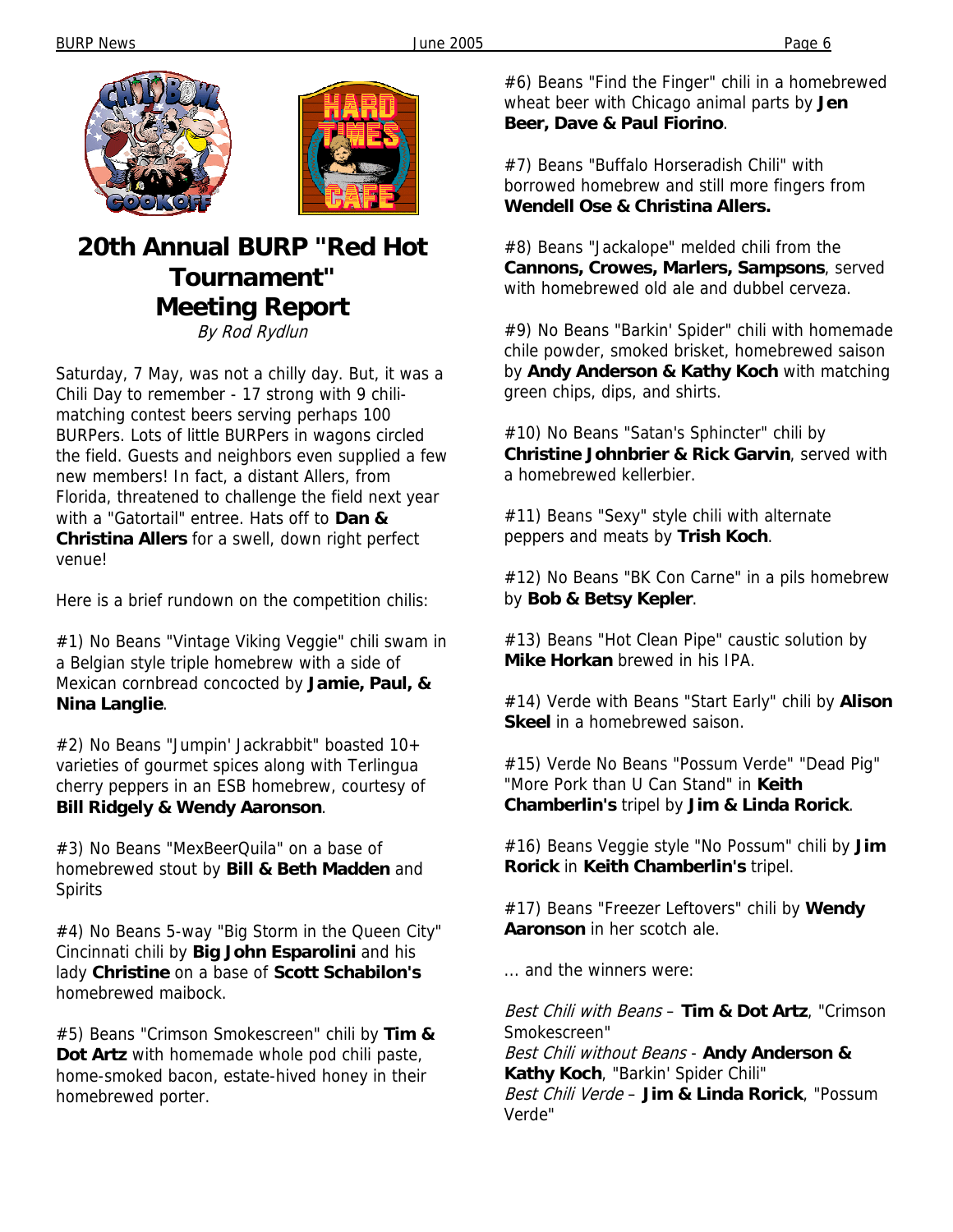Best Overall Chili – **Andy Anderson & Kathy Koch**, "Barkin' Spider Chili" Hottest Chili - **Christine Johnbrier & Rick Garvin**, "Satan's Sphincter"

Many thanks to **Jim & Fred Parker** of Hard Times Café for their generous contribution of prizes to the competition.

# **1st Prize Chili Recipe – Barkin' Spider Chili 2.0**

Courtesy of Andy Anderson

#### **Ingredients:**

#### **A. Meat Preparation**

1.2 lb Italian Sausage 6.5 lb Beef Brisket – smoked with oak Olive Oil Garlic

#### **B. Flavoring/Spices**

2 tsp Tabasco 2 tsp Cayenne 2 tsp White Pepper 2 tsp Mexican Oregano 1 pulped white Onion 1 smoked white onion 4 Beef Bouillon cubes 2 Chicken Bouillon cubes

#### **C. Essential Chili ingredients**

(4) 14.5 oz cans of beef broth 16 oz Tomato sauce (no salt) 32 oz Stewed Tomatoes 12 Tbl homemade Chili powder 2 Tbl Cumin 4 Arbol peppers & 10 Cascabel peppers - chopped up 4 Chipotle – chopped up 2 smoked California Verde – chopped up 4 Guajillo peppers – whole Beer: Dos Equis, weizen, & saison (continue to add if chili becomes too thick)

#### **D. Final addition – 30 Minutes**

1 Tbl Cumin

1 tsp Mexican Oregano

#### **Recipe:**

1. Brown the Italian sausage, chop up as fine as possible, and drain off the grease.

2. Heat the Chili pot along with garlic and olive oil; place the beef in the pot. Brown the beef and **SAVE** the juice in the pot.

3. Add the greaseless Italian sausage to the chili pot.

4. Add all the ingredients listed above in Sections B and C.

5. Stir constantly (or try to) to avoid sticking and burning.

6. Keep on low flame and add beer & water when it gets too thick.

7. Cook for 2 hours and then taste. Add additional spices only if necessary.

8. Cook for 1/2 hour more and add additional Cumin & Mexican Oregano (Section D).

9. Cook for 1/2 hour more and serve. Total cooking time is about 3 hours.

### **MASHOUT 2005 Survey Results**

By Bill Ridgely, MASHOUT Coordinator

This spring, BURP conducted the first ever MASHOUT survey. The response was overwhelming. To date, nearly 100 people (97 at last count) have responded to the survey. Below are the raw numbers from the survey along with some brief analysis:

#### FOOD QUESTIONS:

1. The fee for MASHOUT has traditionally included a Saturday barbecue dinner and a Sunday pancake breakfast. Would you like to see this tradition continued?

**Responses**: Yes – 97; No - 0 **Suggested Alternatives**: None mentioned

Answer 2-4 below only if you answered "Y" to question 1.

2. Pork barbecue is currently the entrée provided for Saturday dinner. Is this still your preferred entree?

**Responses**: Yes – 88; No - 9

**Suggested Alternatives**: BBQ chicken, burgers, hotdogs/brats

3. Are pancakes still preferred for Sunday breakfast?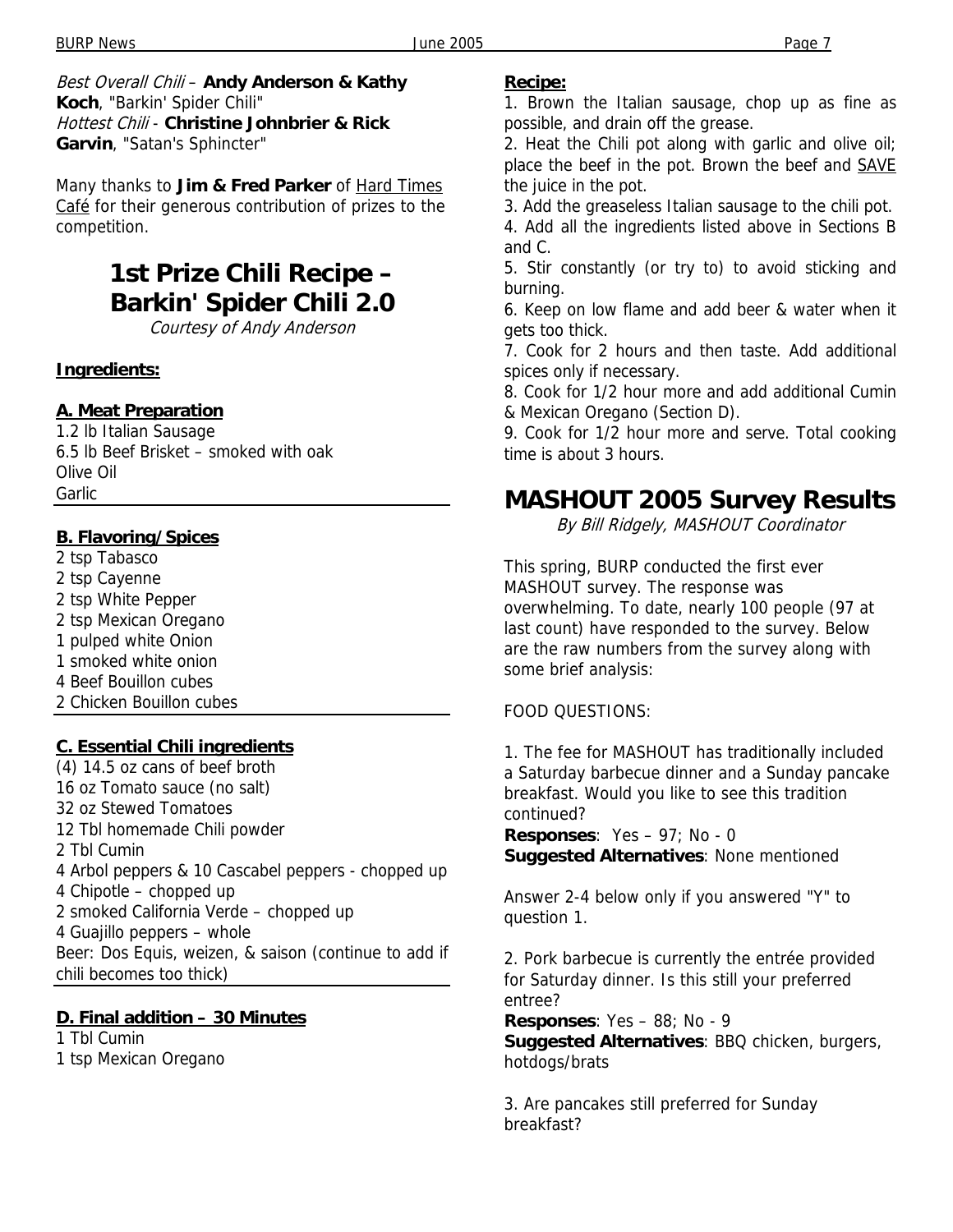#### **Responses**: Yes – 89; No - 8 **Suggested Alternatives**: Eggs, Egg McMuffins

4. The current format for Saturday dinner is to have meats provided and side dishes contributed by all attending. Would you prefer to have the Saturday dinner fully catered (with side dishes provided)?

**Responses**: Yes – 15; No - 82

ENTERTAINMENT QUESTIONS:

5. There has been a live band at MASHOUT for a number of years. Would you like to continue having a live band at the event? **Responses**: Yes – 72; No - 25

Answer 6-9 below only if you answered "Y" to question 5.

6. Which day would you prefer to feature the band?

a. **Friday**: 30

b. **Saturday**: 43

7. What style of music would you like to hear? **Responses**: Blues (18 votes); Rock (18); Bluegrass (9); Zydeco (6); Top-40 Covers (5); Others (1-2 votes each)

8. What do you think is a reasonable budget for the band?

**Responses**: A wide range was proposed. Most votes: \$200-500 (15 votes); \$600-1,000 (12 votes)

9. Can you recommend a band that you think is appropriate for MASHOUT and within your recommended budget?

**Responses**: Many suggestions and websites were provided. The planning committee is considering all options.

### BEER QUESTIONS:

10. In addition to homebrew, MASHOUT has featured commercial beers from a number of local and regional breweries. Would you prefer:

a. **More commercial beer**: 64

b. **Less commercial beer**: 19

c. **No commercial beer (Homebrew only)**: 5

(**Note**: No option was provided for "Same Amount" – This was noted by several people and voted on accordingly).

11. MASHOUT has featured a homebrew competition for some time. Would you like to see the homebrew competition continued? **Responses**: Yes – 85; No - 12

12. If you answered "Y" to question 11, would you prefer a:

a. **Style competition** (ex, wheat beers): 67 b. **Clone competition** (ex, Brooklyn Brown Ale clone): 20

#### GENERAL QUESTIONS:

13. If the cost of MASHOUT is raised as proposed (\$5-10 per category), will you still plan to attend the event? **Responses**: Yes – 89; No - 8

14. Recent MASHOUTs have been limited to 200 participants. Some attendees think this makes the site and facilities too crowded. Do you feel that 200 is still an acceptable number of attendees? **Responses**: Yes - 80; No - 17

**Suggested Lower Registration Limit**: Range of 125-175 was proposed; 150 received most votes (10)

15. Current policy is to prohibit dogs at MASHOUT. Should the policy be changed to allow dogs at the event?

**Responses**: Yes – 25; No - 72

16. If you answered "N" to question 15, will you still attend MASHOUT if the policy is changed? **Responses**: Yes – 80; No – 17

(**Note**: Questions 15 and 16 elicited some passionate responses. Typical of those voting "No" included comments to the effect that "I love dogs, but they don't belong at a large event in such a constricted space").

17. Organized sporting activities at MASHOUT are generally limited to volleyball, horseshoes, and organized bicycle rides. Are there any other sporting activities you'd like to see at the event? **Responses**: See below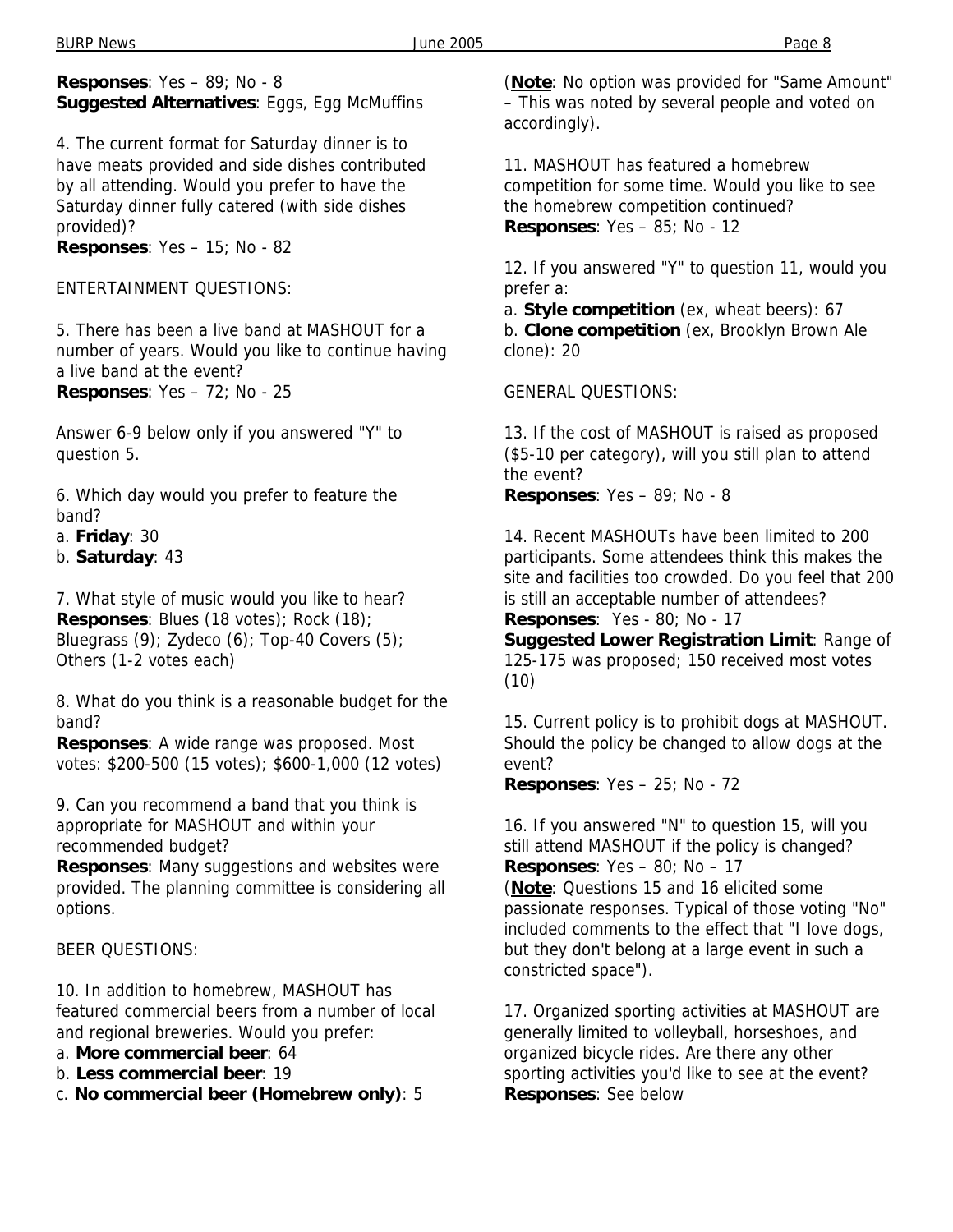Many suggestions were made for other activities at MASHOUT. Some, such as brewing a beer onsite, were not realistic for technical reasons (i.e., lack of brewing water). Others had safety and liability issues (i.e., fireworks display). Suggestions such as guided nature walks and Saturday homebrew technical sessions were good ones and will be considered. Recommended sporting activities included a bocce ball tournament, wiffle ball or kickball game, and a supervised water balloon battle. Also proposed were some more whimsical events such as mud wrestling, a wet t-shirt contest, and a beer belly contest.

Ideas for making MASHOUT better included a nonbeer related inter-club competition of some sort (like a tug o' war). A number of people also recommended providing more port o' pots or having the existing ones cleaned out on Saturday. Availability of more water was also suggested by several people, and the planning committee is looking into possibilities (perhaps renting a "water buffalo" trailer from the National Guard).

#### The survey is still online at

http://burp.org/events/mashout/survey/. Please feel free to provide your input if you haven't already.

# **BURP Member on the Road – Judging Ciders and Perrys**

By Janet Crowe, Co-Li-Beerian

At the end of April, eight of your fellow BURP members (**Pat & Janet Crowe**, **Tom & Colleen Cannon**, **Steve & Teresa Marler**, and **Bill & Beth Madden**) took off for London, England and Edinburgh, Scotland in search of good beer, of course. We planned to attend two beer festivals. Both festivals were in suburbs of London. The first was the Chippenham Festival, and the second and much larger was in Reading. So why, you might ask, is that noteworthy? BURPers attend festivals

all the time and all around the world. Well, this particular BURPer was treated to a very excellent experience. Not only did I attend the Reading festival, but I was also asked to judge in the National Cider and Perry competition.

I have really come to enjoy ciders in the past few years, and the Reading Festival is the largest showing of ciders in England. It is also where the National Champion Cider and Perry are selected. I showed up at the festival with my TUMS in hand and a printout of the 76 available ciders and 24 perrys (pear cider) sorted by ABV. Cider and Perry in England are no kids' stuff. They start at 5% alcohol (only 2 at this festival), and the majority range from 6.5% to 7.5%, with the remaining at 8% +. I was going to have to do small samples if I wanted to taste more than just a few. I walked up to the table and was met by a very knowledgeable cider volunteer. He started asking me what I liked, sweet, medium, dry, still or effervescent. I launched into my chat mode, chat, chat, beer, Beer Judge, beer trip, beer club. I knew my only hope if I wanted to taste a bunch and still remain standing was to make a friend. He pulled out a dog-eared cider guide and asked me about all the American ciders I drank. Sadly, the cider guide showed only a few in the US. I left the cider area after having made a friend and tasting five different ciders. Lucky for me, the woman working on the Cider and Perry competition had overhead our conversation. She came over to the table where eight happy BURPers were swilling - sorry I mean "sampling" beers and ciders and asked if I would judge in the competition. I was undecided, but I looked up to see seven cheering, smiling BURPers behind her, and I said yes.

The judging was done in a separate tent. They paired me up with an English Cider Expert and two other local guys who were already chatting about their favorite local ciders. Twelve plastic numbered water bottles were placed on our table. The ciders and perrys were pulled directly off of the casks being served in the other tent. They were ambient temp, and we arranged them in order of how we wanted to judge them. The Expert had a listing which had a description of the type, sweet to bone dry, still to effervescent, and extra descriptors that the cider maker sent along. The score sheets were pretty simple, only four categories to rate – aroma,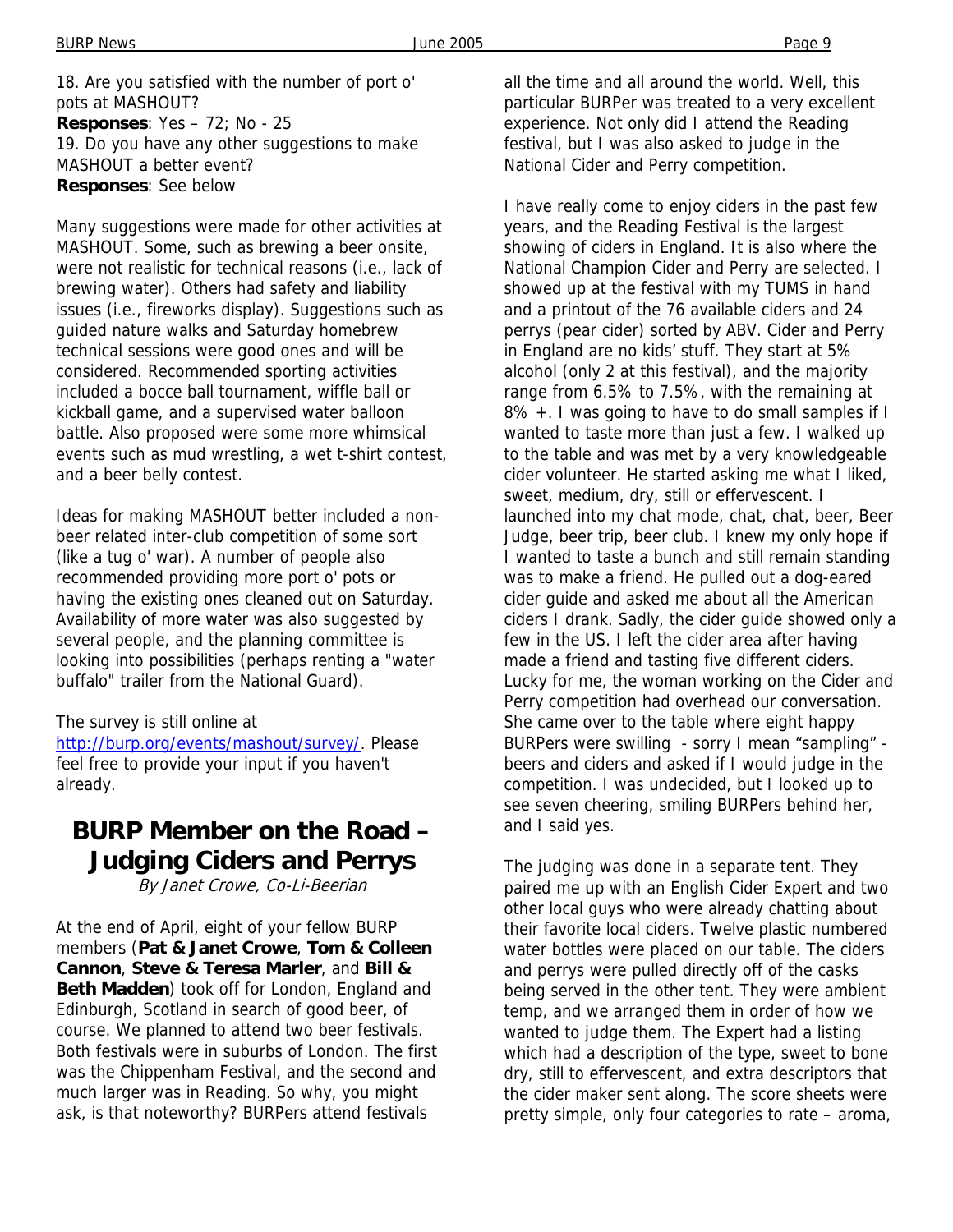appearance, taste and overall personal satisfaction. The score sheet also included a box for notes next to each category. Also the score had two sets of score columns, original score and revised score. The scores were a range of 1 –10 for each category. The bottom of the sheet included a total for both columns and a consensus score for the revised score column only. A single person poured for all, and then a sniff and a taste by each of us, and we started talking. Original scores were written down based on first impression, and revised scores were based on discussions and challenges. Challenges occurred when there was more than a five-point difference in a category score. You were then asked to defend your scores. All scores were totaled up per cider/perry and the totals recorded. The  $1^{st}$ ,  $2^{nd}$  and  $3^{rd}$  for our group was first set with

the totals from the consensus score. A final chance for discussion and challenges was given, and then paperwork was turned in. Lots of talking was encouraged. The English know their ciders and perrys. An excellent experience, and I got to taste 12 different ciders and perrys from England and Scotland that I would not have had an opportunity to taste. Some were very excellent, some not so good. This was the first round in the competition. Our  $1^{st}$ ,  $2^{nd}$  and  $3^{rd}$  were then judged against other 1<sup>st</sup>, 2<sup>nd</sup> and 3<sup>rd</sup> placed ciders and perrys.

## **Homebrew Clubbing in Minnesota**

By Katy DuGarm

Last weekend, there was a meeting of the St. Paul Homebrew club. There seems to be a lot of overlap between the St. Paul club and the Minnesota Home Brewers Association. I have been to two meetings of each group with **Delano**. He's been to a few more events. In any case, I recognize faces, don't know names yet, and don't know any of these people well enough to feel comfortable with them. (I feel very comfortable with BURP folks).

The meeting was at this guy's house. He (Curt) works at Northern Brewer, so I've seen him more than any of the other club members. This other guy, Thomas, was taking 5-gallon buckets and a several gallon container of honey out of his truck when we drove up, so we helped him bring stuff in. The meeting was in the basement. We went around the side of the house, onto the back porch, through the mudroom and kitchen and down the stairs. It reminded me of going to **Dan Litwin's** house in Bethesda, where his wife stood with a friend in the front hall to make sure that we riff-raff went straight downstairs. Curt's house was more welcoming in that no one was barring us from going further. Actually it was more welcoming in that it looked lived in as well.

So Delano and I get down the stairs and there are six guys sitting in a line of chairs in front of the bar. One guy was on a barstool behind the bar. Curt was cleaning or making other brew preparations. By the way, this was a mead meeting. Delano and I brought a Crave Case from White Castle, since we know never to go to a homebrew club meeting without provisions.

I felt as though we were being judged, as everyone was lined up and seemed to be in private conversation. There weren't any more chairs, so we stood at the end of the bar. (In later conversation it turns out Delano didn't have high hopes for the meeting either).

Curt asked Delano if he wanted to start with hot or with cold. Neither of us knew what Curt meant, but I thought maybe he was talking in terms of alcohol "heat". Delano suggested we start without heat. Why start drinking with the high alcohol meads? It turned out that Curt thought we were there to make mead, and he was referring to the manufacturing process. This also did not bode well for the meeting.

Someone offered us a taste of his mead. I don't remember what the fruit addition or honey base was, but it was good. Eventually Delano brought out our last bottle of 1997 Sour Cherry Port. That was the closest thing we had to a mead to offer up at the meeting. It was very well received. Later, a sampling of meads was set up. I liked the tupelo honey mead best. There was a strawberry mead which had real strawberry flavor to it, not the overpowering taste from artificial flavoring.

By the time the meeting broke up, I was surprised that four hours had passed. I was only going to stick it out for two hours when we arrived. Delano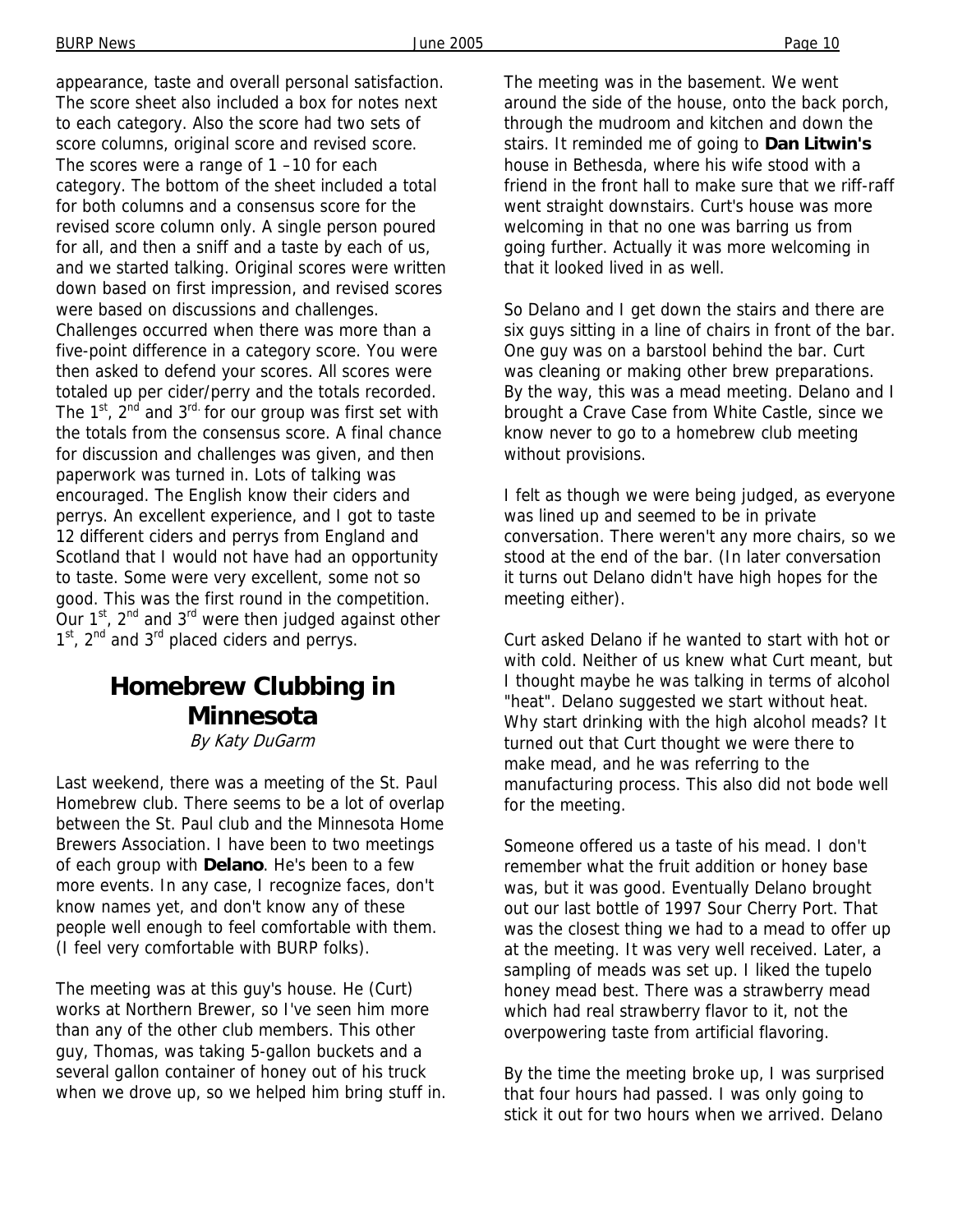ended up buying some honey from Thomas' container, borrowing one of Thomas' buckets, and making a batch of mead which is now fermenting in our kitchen.

As Delano described it afterwards, "the meeting degenerated into a homebrew club meeting."

I hope by my example to get other women to attend meetings. Curt's wife came down the stairs at one point to ask a question, and at the end someone's wife and someone else's girlfriend came down to pick up their people. Either through suspicion on the part of other wives, envy on the part of the men, or maybe curiosity on the part of the women, I'd like to see more female participation. I think that the woman element is one of the factors in the success of BURP. BURP is a family group.

### **? ? ? ? ? ? ? ?**

## **Answer to Apr-May RYDler:**

A. Oliver Reed, Actor, 109 pints! Many might consume 5 pints in an hour, but 24 hours? (MILESTONES, May 17, per Anthony Phillips, London).

### **? ? ? ? ? ? ? ?**



## **Pre-July 4th Campout**

**Ralph Bucca** invites all to a pre-4th of July party and campout at his Chesbayvu Vineyard on **Sun, July 3rd**. Bring beer, bikes, boats, and camping gear. See the fireworks at Chesapeake Beach on the 3rd. Waffle breakfast will be provided by host. **RSVP** to Ralph at 410-414-3209 or e-mail chesbayvu@usadatanet.net.

**Directions to Chesbayvu:** From the Beltway, take Exit 11-S (Route 4). Go 28 miles to Rt. 263, Plum Point Rd. Turn left, and proceed about 5 miles. Go straight through the intersection with Route 261. Continue 1.7 miles to Wilson Road and turn right. Go 1/2 mile to Paul Hance Road. Turn left and go to the 4th house on left (4720 Paul Hance Rd).

### **BURP 10 and 20 Years Ago**

Compiled By Bill Ridgely

#### **20 Years Ago, June 1985**

The BURP Club's annual commercial beer tasting was held on Saturday, June 5 at the home of **Fred Dandeneau** in Ashton, MD. The tasting was free to BURP members and was open to guests for \$4.00. Commercial tastings were wide open affairs in those days, with beers of all styles being placed on the table simultaneously. The major sources for beers for the commercial tastings were Berose Liquors near Dupont Circle and Rip's Wine and Liquors near Bowie, both of which had good selections of imports as well as the few craft brews available at that time.

On June 16, BURPers **Joel Spencer**, **Ralph Semler**, and **Garey Eakes** presented a wellreceived brewing demonstration at the Fairfax County Fair held on the campus of George Mason University. They passed out samples of homebrew while discussing BURP and procedures for brewing beer at home.

#### **10 Years Ago, June 1995**

The June BURP meeting and SOFB awards ceremony was originally scheduled for the home of **Trish & Larry Koch**, but they unfortunately had to cancel at the last moment. **Alison Skeel** saved the day by arranging with her sailing friend **Ron Hall**  to hold the meeting at his place. Ron was a gracious host, virtually everyone found their way to the right location, and all was right with the world once again (at least until the big thunderstorm arrived in the afternoon). The storm dampened Ron's backyard but not the spirits of those in attendance. SOFB III organizer **Delano DuGarm**  presented the competition awards while his beautiful and talented wife **Katy** ran the two June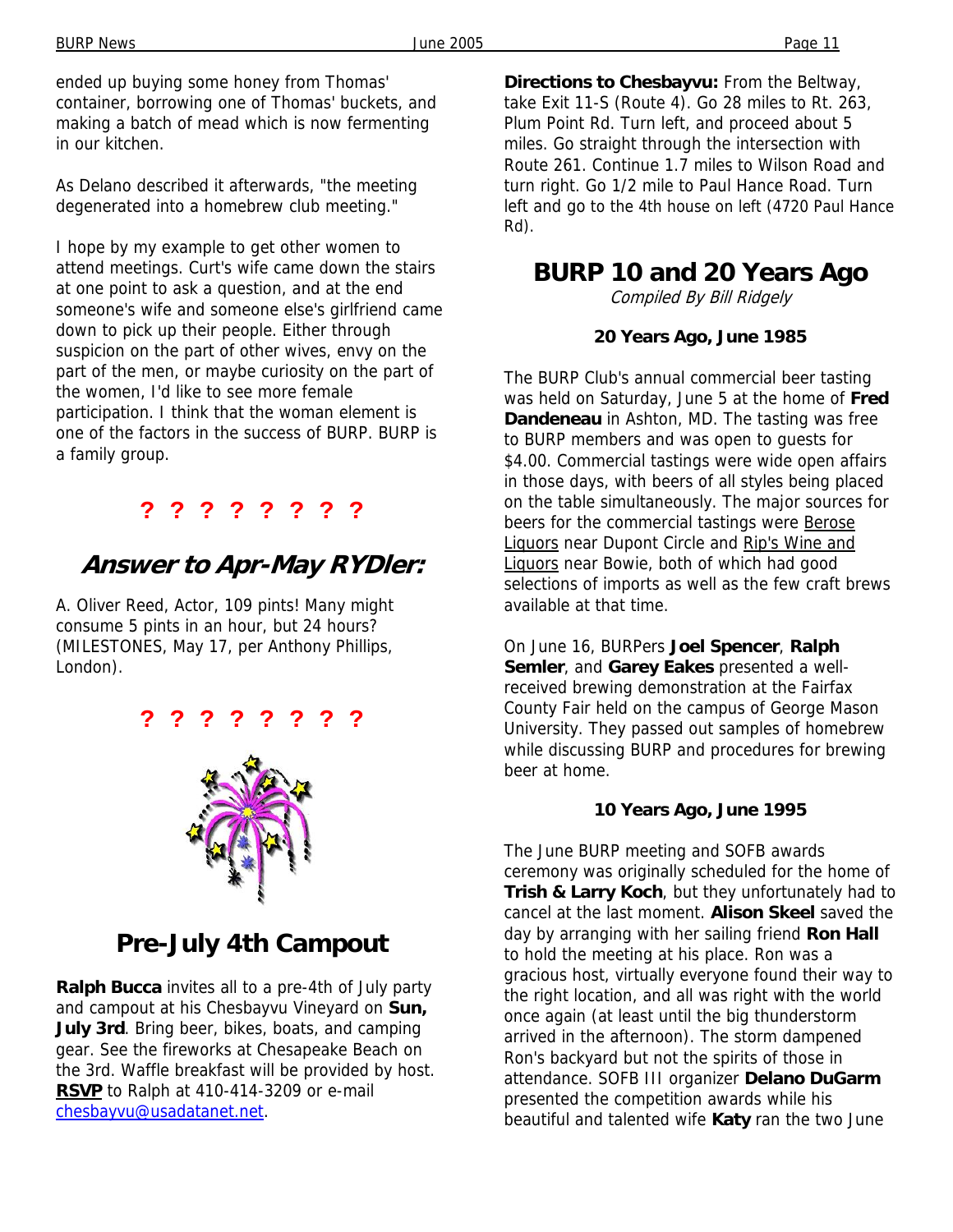club competitions (non-alcoholic soda and lowalcohol beer). The club officer and husband/wife team of **Polly Goldman & Bruce Feist** combined for all 6 entries in the soda competition. Amazingly, they also took all of the prizes! First place went to Bruce for his Jamaican Coffee Soda. Unfortunately, there is no record of who won the low-alcohol beer competition (or, for that matter, if anyone actually entered it).

The AHA National Homebrewers Conference was held in Baltimore on June 14-17. BURP played a major role in the planning for the event and wanted to make a good showing. Little did club members know at the time that BURP would, in the immortal words of President **Polly Goldman**, "kick butt in Baltimore". BURP took multiple awards in the brewing competition, highlighted by **Rhett Rebold's** winning two gold medals and then taking Best of Show with his Munchner Helles. At the awards ceremony, BURP finished tying with the Foam Rangers of Houston for 2nd place in Club of the Year standings. The club had come a long way from its low point at the AHA Conference in Manchester, NH just a few short years earlier. Of course, BURP led the partying at the conference as well, hosting the hospitality suite with over 10 kegs of homebrew. One thing led to another, of course, and it was only natural that several club members would have their naked bodies kicked out of the hotel hot tub late on the last night of the conference.

The June BURP News featured **Delano DuGarm's**  article on the brewing of wheat beer, **Brian Belensky's** travelogue on the beer scene in the Baltics, and **Tom & Colleen Cannon's** report on judging the first round of the National Homebrew Competition in Chicago (immediately following their honeymoon in Belgium).

In his monthly "Whole BURP Catalog", **Jim Dorsch**  reported that imported beer sales rose 16% in 1994, with Heineken (22% increase), Bass Ale (18%), and Guinness (13%) leading the way. Canadian ice beers also pushed the trend, with sales of Molson's Ice quintupling in 1994. Jim also announced the release of Sam Adams Scotch Ale, the company's latest year-around product, brewed with three malts, including peat-smoked whisky malt.



# **BURP Buck\$ – Notes and Figures from the Minister of Prosperity**

By Dan Fapp, Minister of Prosperity

Greetings to you all from the land of finance and prosperity. A number of events has happened in the financial arena in the last few months, so let's get started.

#### **Titanium Bottle Openers**

Thanks to the efforts of our dedicated InkSlinger **Bill Ridgely**, the club again has a supply of titanium BURP bottle openers. These openers are extremely high-quality and virtually unbreakable, and come engraved with "BURP" on the handle. We have sold-out about half of our 100 opener order and want to give BURPers the opportunity to acquire "the last bottle-opener you'll ever own" before we offer them for sale to the general public at the up-coming National Homebrew Conference. If you would like an opener, please drop me an email, and I will set one aside for you. The cost of each opener is \$8.00.

#### **Raffle Prizes**

I just want to take this opportunity to thank everyone who has donated prizes for our raffles. We have received a wide variety of future prizes over the last few months, and will endeavor to include them in upcoming the raffles. We will also continue to try and offer several varieties of brews as part of each raffle. If you have any suggestions for future raffles or would like to donate prizes to future raffles, please let me know.

#### **Current Financial Position**

The final numbers are in from the Spirit of Free Beer 2005, and, unfortunately, we experienced a